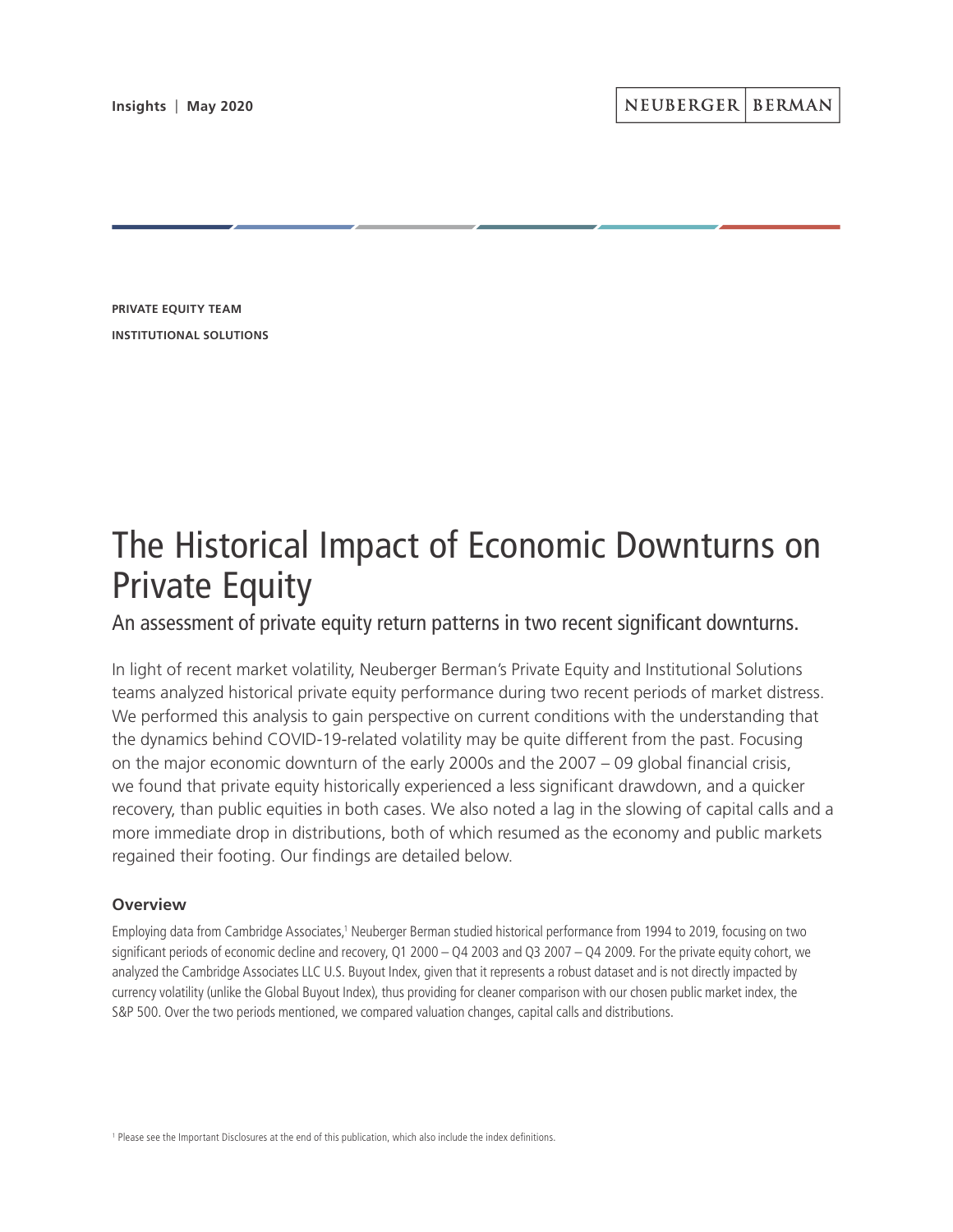It bears mentioning that the private equity universe changed considerably from the economic downturn in the early 2000s to the global financial crisis, and from the global financial crisis to today, in terms of industry norms and trends, as well as regulatory and accounting considerations, all of which could impact historical comparisons. Also, it is important to note that by employing pooled horizon time series, our study assumes that an investor has maintained a commitment to private equity consistent with industry-wide aggregates throughout the measured periods. The resulting vintage-year diversification (albeit with irregular funding levels) may not be present in every investor's portfolio, and results could differ if investors reduced commitments during periods of stress. However, where vintage diversification has been applied, we have found that it can have a significant effect on private equity returns, smoothing out investment costs and cash flows across favorable and unfavorable periods.

## **Returns**

Starting with the most recent down cycle, the global financial crisis of 2007 – 2009, the U.S. Buyout sector experienced a peak-to-trough Net Asset Value ("NAV") decline of 28%, compared to a roughly 55% maximum drawdown for the S&P 500. Below, we show these returns by quarter. The reduction in NAV that occurred in Q4 2008 was more than twice the reduction that took place in any other quarter during the period, partly due to the rapid selloff in public markets, but also because of the introduction of fair value accounting through FAS 157 at that time.

The declines (and recoveries) in private equity lagged those of the S&P 500, in our view, because of the delay in valuing quarterly private equity NAV. With PE NAVs typically reported 45 to 75 days after quarter-end, many institutional investors have an additional onequarter lag between the PE valuation date and their own reported financials, which is reflected in the right column of the table below to approximate their return experience.

| Quarter                           | <b>S&amp;P 500</b>                                                                                            | <b>U.S. Buyout</b> | <b>U.S. Buyout</b><br>(as reported by institutional investors) |
|-----------------------------------|---------------------------------------------------------------------------------------------------------------|--------------------|----------------------------------------------------------------|
| 2007Q3                            | 2%                                                                                                            | $1\%$              |                                                                |
| 2007Q4                            | $-3%$                                                                                                         | 3%                 | $1\%$                                                          |
| 2008Q1                            | $-9%$                                                                                                         | $-2%$              | 3%                                                             |
| 2008Q2                            | $-3%$                                                                                                         | $0\%$              | $-2%$                                                          |
| 2008Q3                            | $-8%$                                                                                                         | $-7%$              | $0\%$                                                          |
| 2008Q4                            | $-22%$                                                                                                        | $-17%$             | $-7%$                                                          |
| 2009Q1                            | $-11%$                                                                                                        | $-4%$              | $-17%$                                                         |
| 2009Q2                            | 16%                                                                                                           | 5%                 | $-4%$                                                          |
| 2009Q3                            | 16%                                                                                                           | 7%                 | 5%                                                             |
| 2009Q4                            | 6%                                                                                                            | 7%                 | 7%                                                             |
| Statistics Summary (1994 - 2019): |                                                                                                               |                    |                                                                |
| Peak to Trough Decline            | $-55%$ <sup>1</sup>                                                                                           | $-28%$             | $-28%$                                                         |
| Peak Quarter                      | 2007Q3                                                                                                        | 2007Q4             | 2008Q1                                                         |
| Trough Quarter                    | 2009Q1                                                                                                        | 2009Q1             | 2009Q2                                                         |
|                                   | A Welcological booked on algebraicance in the annual algebra to AWN. If colonized noted increased in the deal |                    |                                                                |

### **FIGURE 1: RETURN ANALYSIS – GLOBAL FINANCIAL CRISIS (Q3 2007 – Q4 2009)**

Calculated based on daily data; peak-to-trough decline is 46% if calculated using quarterly data.

Source: Cambridge Associates, FactSet. Nothing herein constitutes investment advice or recommendation. It should not be assumed that any investment objectives or client needs will be achieved. Investing entails risks, including possible loss of principal. Indexes are unmanaged and are not available for direct investment. **Past performance is no guarantee of future results.** See additional disclosures at the end of this paper, which are an important part of this display.

A graphic depiction over a longer timeframe reflects the dynamics of the return comparison, as shown below. Note that while U.S. Buyout and the S&P 500 saw troughs in roughly the same period, a diversified private equity portfolio was able to recover much sooner than the S&P 500, even with the sharper bounce-back of public equities.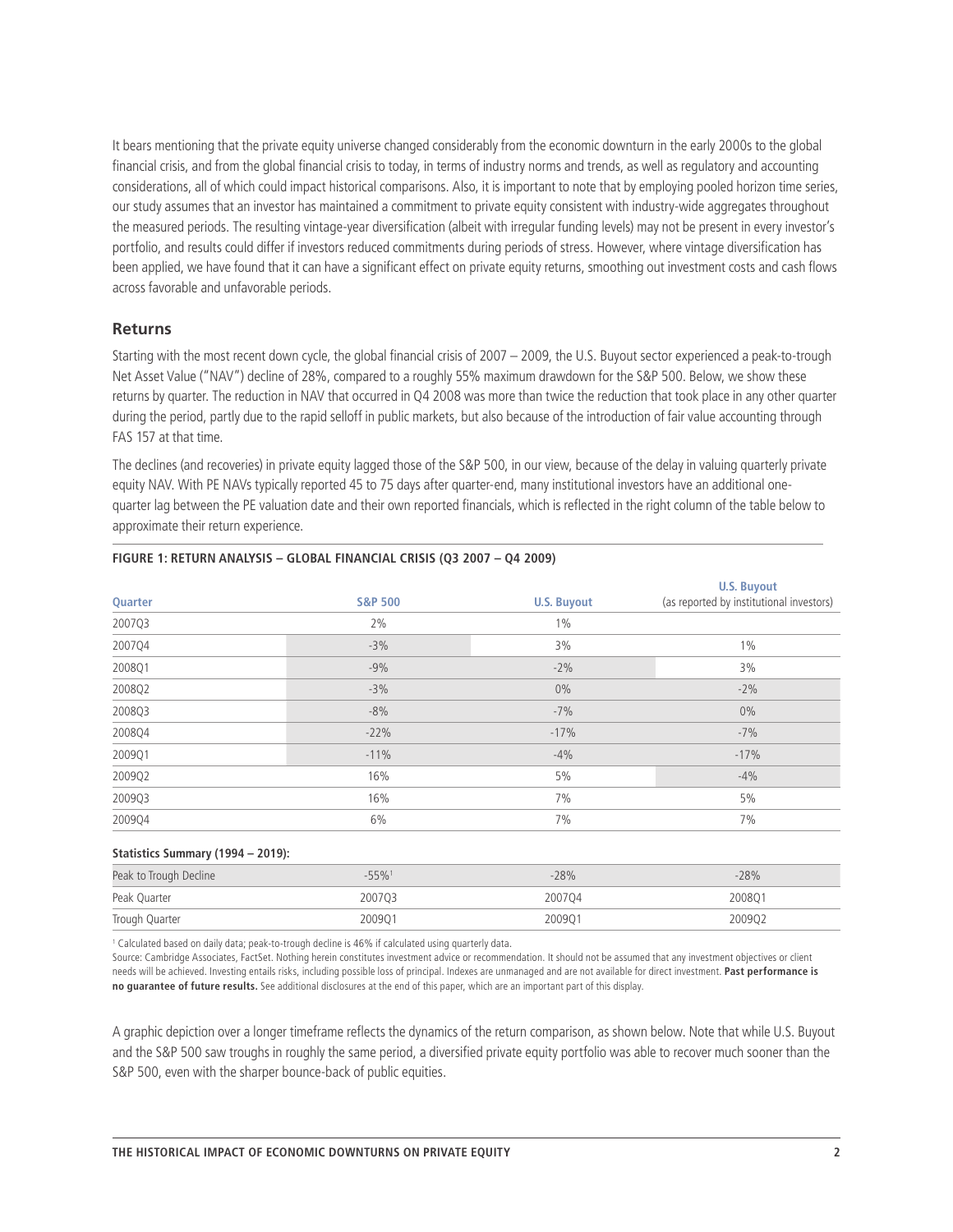

## **FIGURE 2: RETURN ANALYSIS – GLOBAL FINANCIAL CRISIS AND RECOVERY (Q3 2007 – Q1 2012)**



Source: Cambridge Associates, FactSet. Nothing herein constitutes investment advice or recommendation. It should not be assumed that any investment objectives or client needs will be achieved. Investing entails risks, including possible loss of principal. Indexes are unmanaged and are not available for direct investment. **Past performance is no guarantee of future results.** See additional disclosures at the end of this paper, which are an important part of this display.

Similar patterns are found when looking at the early 2000s downturn, which took place amid a fallout from the dot-com bust and the September 11 attack and aftermath. During 2000 – 03, the U.S. Buyout Index saw a 27% peak-to-trough decline, compared to a drop of approximately 47% for the S&P 500.

## **FIGURE 3: RETURN ANALYSIS – DOT-COM BUST, 9/11 (Q1 2000 – Q4 2003)**

|                    |                    | <b>U.S. Buyout</b>                       |
|--------------------|--------------------|------------------------------------------|
| <b>S&amp;P 500</b> | <b>U.S. Buyout</b> | (as reported by institutional investors) |
| 2%                 | 14%                |                                          |
| $-3%$              | $-3%$              | 14%                                      |
| $-1%$              | $-2%$              | $-3%$                                    |
| $-8%$              | $-7%$              | $-2%$                                    |
| $-12%$             | $-5%$              | $-7%$                                    |
| 6%                 | 3%                 | $-5%$                                    |
| $-15%$             | $-8%$              | 3%                                       |
| 11%                | $-1\%$             | $-8%$                                    |
| $0\%$              | $0\%$              | $-1%$                                    |
| $-13%$             | $-3%$              | $0\%$                                    |
| $-17%$             | $-4%$              | $-3%$                                    |
| 8%                 | $0\%$              | $-4%$                                    |
| $-3%$              | $0\%$              | $0\%$                                    |
| 15%                | 7%                 | $0\%$                                    |
| $3\%$              | 5%                 | 7%                                       |
| 12%                | 10%                | 5%                                       |
|                    |                    |                                          |

## **Statistics Summary (1994 – 2019):**

| Peak to Trough Decline |        | $77\%$ |        |
|------------------------|--------|--------|--------|
| Peak Quarter           | 200001 | 200001 | 200002 |
| Trough Quarter         | 200203 | 200204 | 200301 |

1 Calculated based on daily data; peak-to-trough decline is 46% if calculated using quarterly data.

Source: Cambridge Associates, FactSet. Nothing herein constitutes investment advice or recommendation. It should not be assumed that any investment objectives or client needs will be achieved. Investing entails risks, including possible loss of principal. Indexes are unmanaged and are not available for direct investment. **Past performance is no guarantee of future results.** See additional disclosures at the end of this paper, which are an important part of this display.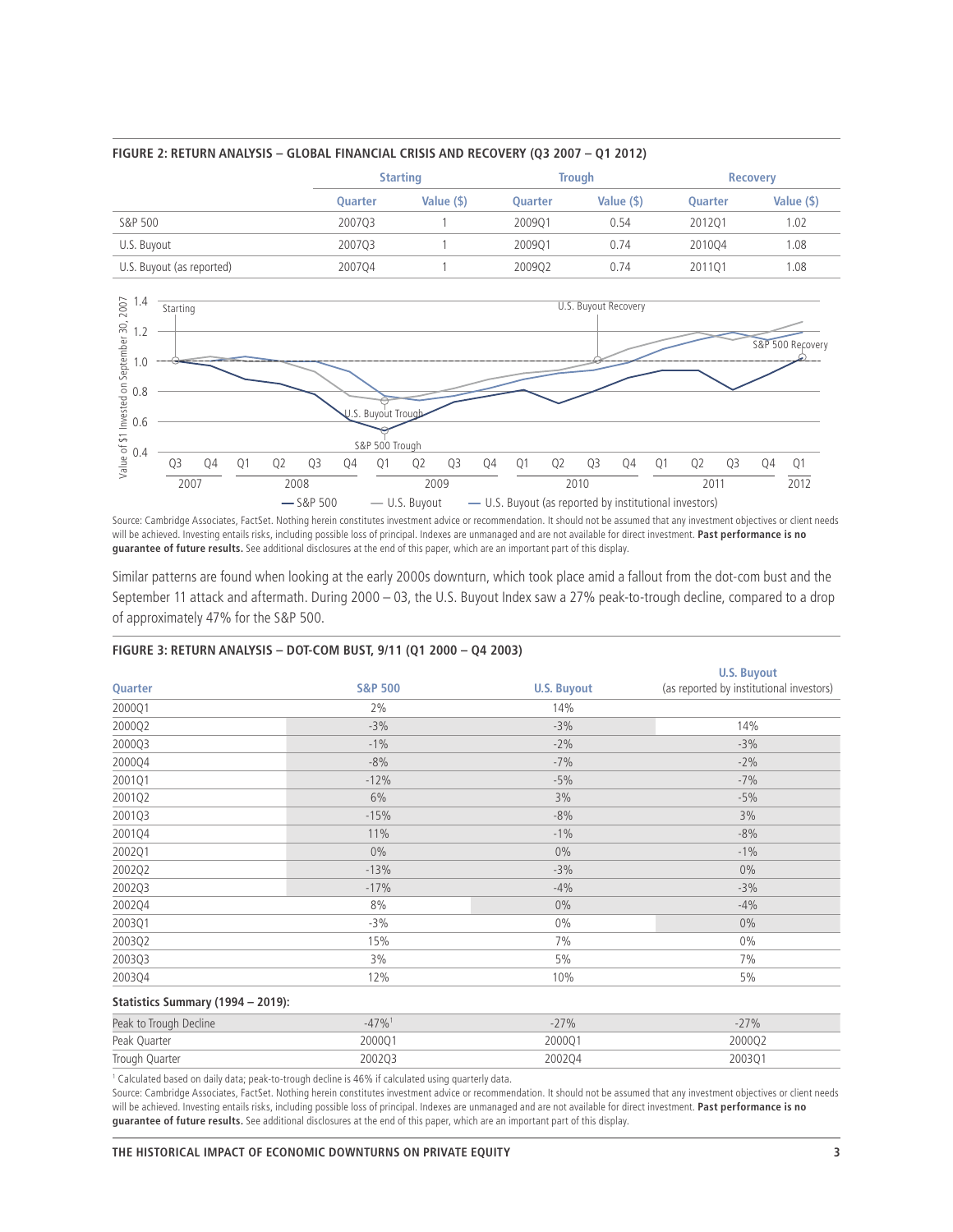

### **FIGURE 4: RETURN ANALYSIS – DOT-COM BUST, GULF WAR AND RECOVERY (Q1 2000 – Q4 2006)**

Source: Cambridge Associates, FactSet. Nothing herein constitutes investment advice or recommendation. It should not be assumed that any investment objectives or client needs will be achieved. Investing entails risks, including possible loss of principal. Indexes are unmanaged and are not available for direct investment. **Past performance is no guarantee of future results.** See additional disclosures at the end of this paper, which are an important part of this display.

Q1 Q2 Q3 Q4 2003

 $-$  S&P 500  $-$  U.S. Buyout  $-$  U.S. Buyout (as reported by institutional investors)

Q1 Q2 Q3 Q4 2004

Q1 Q2 Q3 Q4 2005

Q1 Q2 Q3 Q4 2006

Q1 Q2 Q3 Q4 2002

In both periods of economic contraction, we believe the more modest declines in private equity were primarily a result of greater insulation from public market sentiment and the amount of control that private equity investors often exert over portfolio companies. Private equity firms have the ability to enact change and add value, and potentially enhance returns, during challenging times.

Investors should consider the timing and weighting of fund investments when analyzing this data. Within this study, we have simplified these concepts by not using a public market equivalent (PME). However, if a general partner sold a given company in one quarter and included that cash in a larger purchase of another company in a subsequent quarter, the relative return on each, and their portfolio weightings, could at the margin have affected overall return. For example, if the GP deployed a larger amount into a cheaper—and ultimately more rewarding—investment, its weighting within our study would have been higher, thus reducing the impact of the weaker, earlier performer. That being said, flexibility as to the timing of capital commitments is a key benefit to private equity investing, and was likely a real contributor to the U.S. Buyout Index's relatively fast recoveries in both of these past major downturns.

# **Capital Calls**

Q1 Q2 Q3 Q4 2000

Q1 Q2 Q3 Q4 2001

0.4 S&P 500 Trough

Next, we look at capital calls. In the display below, the bars represent quarterly capital call levels across the Cambridge Associates LLC U.S. Buyout Index, with the gray horizontal line showing the long-term average. The shaded areas represent S&P 500 returns. Looking at the 2007 – 08 global financial crisis, we see that in the first year of negative returns, capital calls declined but remained in line with historical averages. Then, in 2009, they began to drop and remained depressed at approximately 50% of average levels for the full year, displaying a lagged effect relative to public market declines. In part, early stability of capital calls was likely tied to GPs' residual need to fund transactions that were previously signed, for at least a quarter or two. The overall decline of capital calls was most likely due to a sharp drop in deal flow tied to deteriorating economic and market conditions.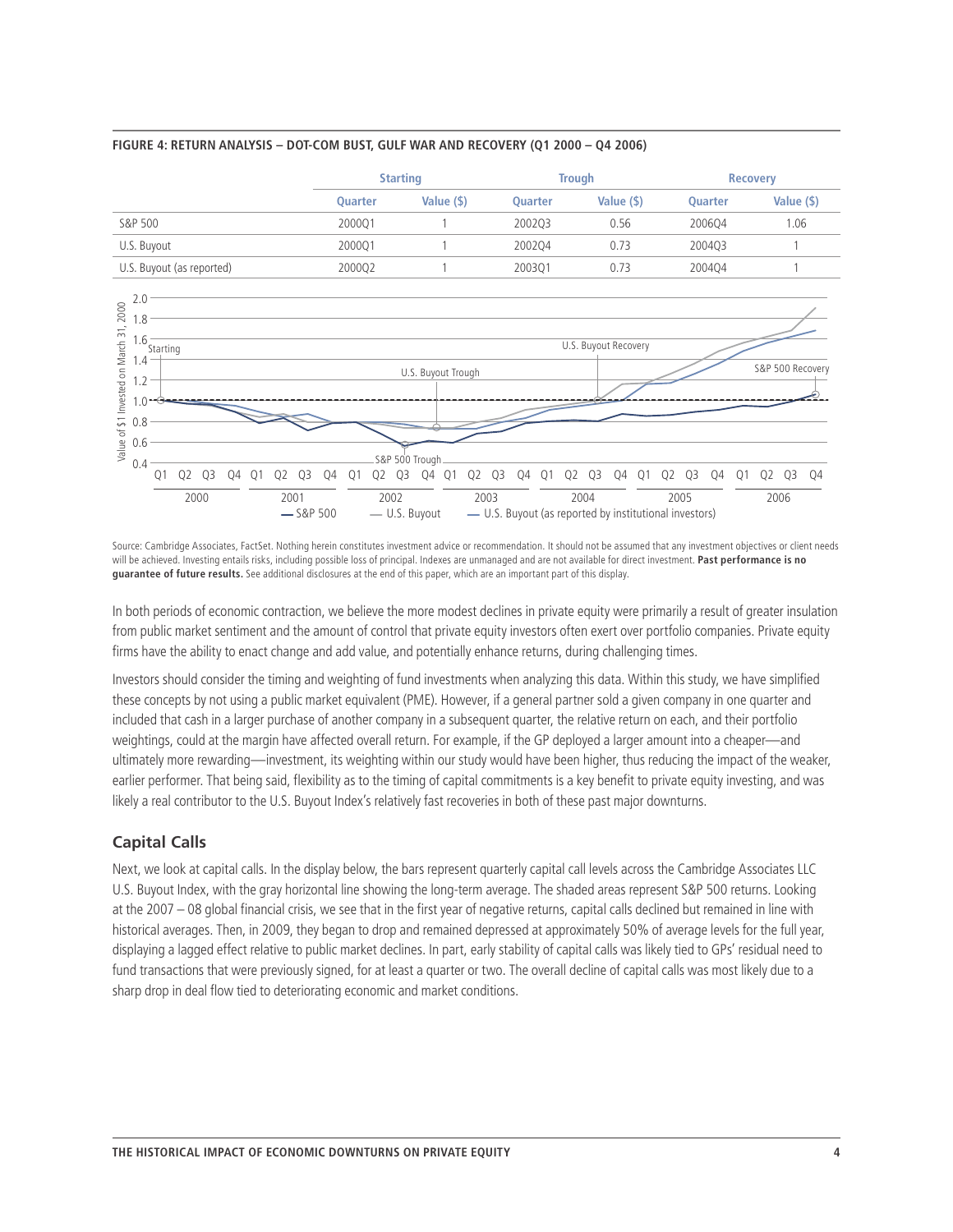

## **FIGURE 5: CAPITAL CALLS ANALYSIS (% OF COMMITTED CAPITAL), Q1 2007 – Q4 2011**

Source: Cambridge Associates, FactSet. Nothing herein constitutes investment advice or recommendation. It should not be assumed that any investment objectives or client needs will be achieved. Investing entails risks, including possible loss of principal. Indexes are unmanaged and are not available for direct investment. **Past performance is no guarantee of future results.** See additional disclosures at the end of this paper, which are an important part of this display.

In 2000 – 03 the effect was broadly similar, with capital calls remaining at the historical average for a year and then dipping below average levels in a similarly lagged timeframe. Still, capital calls did not fall as far as in the global financial crisis, but dropped to approximately 23% below average for all of 2000 – 03, reflecting the reality that all selloffs are different in some ways.



**FIGURE 6: CAPITAL CALLS ANALYSIS (% OF COMMITTED CAPITAL), Q1 2000 – Q4 2004**

Source: Cambridge Associates, FactSet. Nothing herein constitutes investment advice or recommendation. It should not be assumed that any investment objectives or client needs will be achieved. Investing entails risks, including possible loss of principal. Indexes are unmanaged and are not available for direct investment. **Past performance is no guarantee of future results**. See additional disclosures at the end of this paper, which are an important part of this display.

One factor that might have a greater impact in the current downturn than in the two previous periods discussed is the increased use of capital call lines of credit, which provide GPs with funds for deals before receiving them from investors. Generally, we believe that the need of GPs to pay down this debt could extend the periods in which they seek capital calls from LPs by another quarter or two, relative to past crises.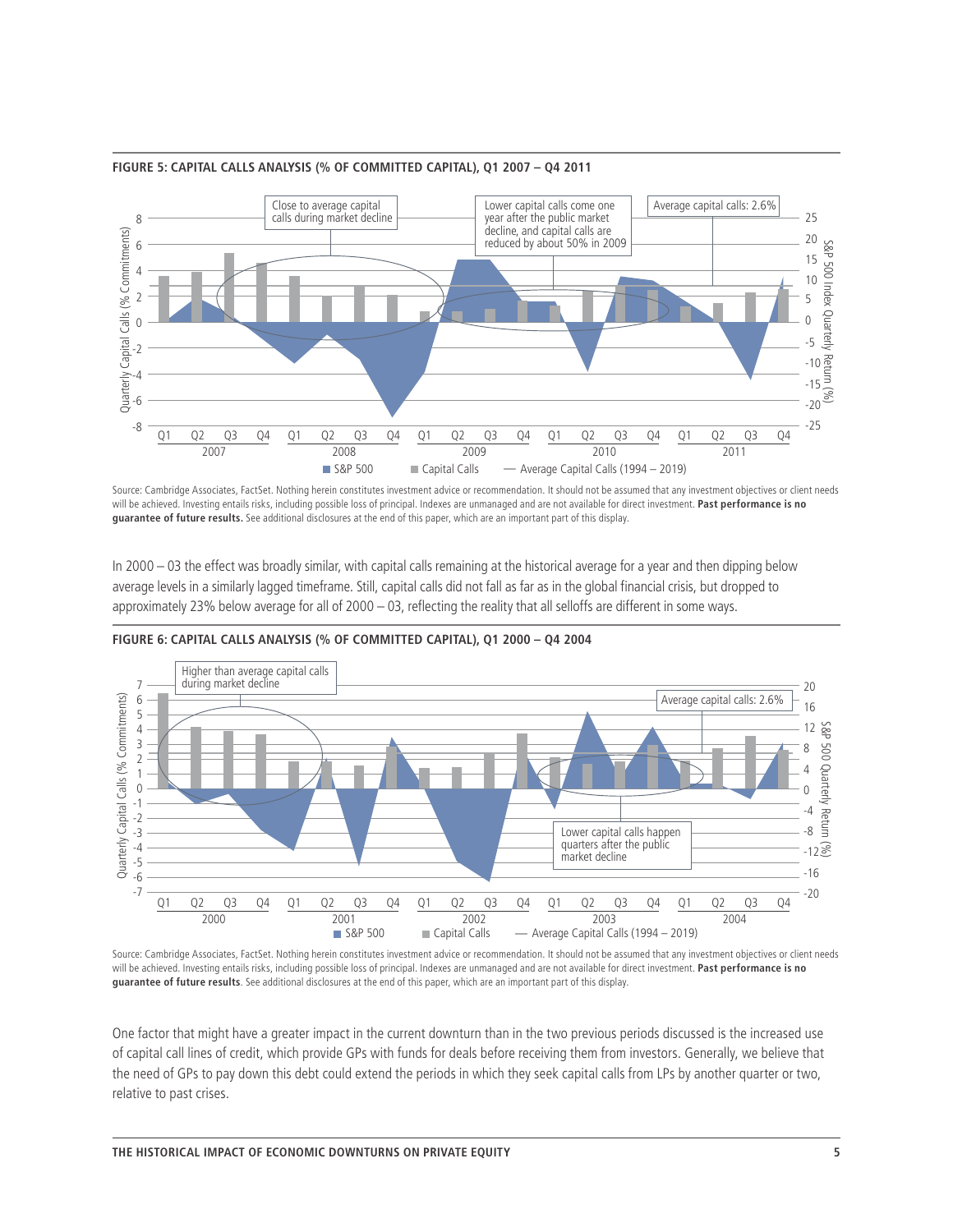## **Distributions**

We also consider distribution patterns in the two periods of economic distress. In the chart below, we analyze distributions during the global financial crisis, with the bars representing quarterly distributions as a percentage of capital commitments, and the horizontal line representing the long-term average; the shaded areas represent S&P 500 performance. In contrast to capital call declines, distribution declines started almost immediately after the public market selloff, falling to 60% of the historical average in 2008 – 09 and remaining low throughout the extended period of public market weakness and into recovery. They returned to the historical average in late 2010. Similarly, distributions in 2000 – 03 required a few years to fully recover, as shown below.



**FIGURE 7: DISTRIBUTIONS ANALYSIS (% OF COMMITTED CAPITAL): Q1 2007 – Q4 2011**

Source: Cambridge Associates, FactSet. Nothing herein constitutes investment advice or recommendation. It should not be assumed that any investment objectives or client needs will be achieved. Investing entails risks, including possible loss of principal. Indexes are unmanaged and are not available for direct investment. **Past performance is no guarantee of future results.** See additional disclosures at the end of this paper, which are an important part of this display.



**FIGURE 8: DISTRIBUTIONS ANALYSIS (% OF COMMITTED CAPITAL): Q1 2000 – Q4 2004**

Source: Cambridge Associates, FactSet. Nothing herein constitutes investment advice or recommendation. It should not be assumed that any investment objectives or client needs will be achieved. Investing entails risks, including possible loss of principal. Indexes are unmanaged and are not available for direct investment. **Past performance is no guarantee of future results.** See additional disclosures at the end of this paper, which are an important part of this display.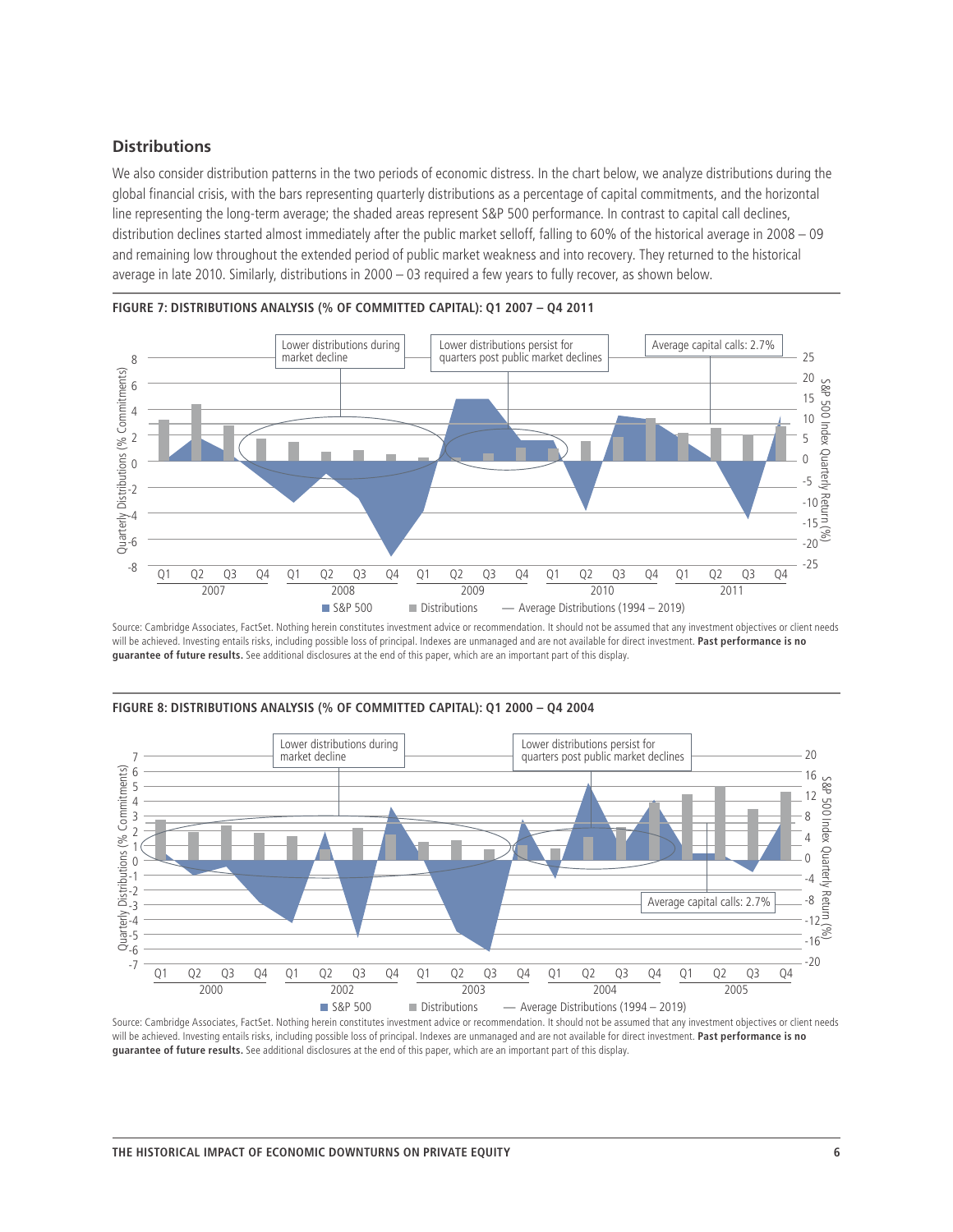# **Net Cash Flows**

We round out our study by analyzing net cash flows, which were negative during the economic downturns analyzed. Because distributions declined almost immediately while capital calls remained at normal levels, the combined effect was negative net cash flows in the beginning quarters of public market weakness. Using charts similar to those above, the analysis shows that investors experienced negative net cash flows during the two market declines, which persisted for multiple quarters after the public market bottomed. Investors began to see positive net cash flows in Q4 2010 and Q3 2003, both almost 14 quarters after the beginning of the market decline.



**FIGURE 9: NET CASH FLOWS ANALYSIS (% OF COMMITTED CAPITAL): Q1 2007 – Q4 2011**

Source: Cambridge Associates, FactSet. Nothing herein constitutes investment advice or recommendation. It should not be assumed that any investment objectives or client needs will be achieved. Investing entails risks, including possible loss of principal. Indexes are unmanaged and are not available for direct investment. **Past performance is no guarantee of future results.** See additional disclosures at the end of this paper, which are an important part of this display.



**FIGURE 10: NET CASH FLOWS ANALYSIS (% OF COMMITTED CAPITAL): Q1 2000 – Q4 2004**

Source: Cambridge Associates, FactSet. Nothing herein constitutes investment advice or recommendation. It should not be assumed that any investment objectives or client needs will be achieved. Investing entails risks, including possible loss of principal. Indexes are unmanaged and are not available for direct investment. **Past performance is no guarantee of future results.** See additional disclosures at the end of this paper, which are an important part of this display.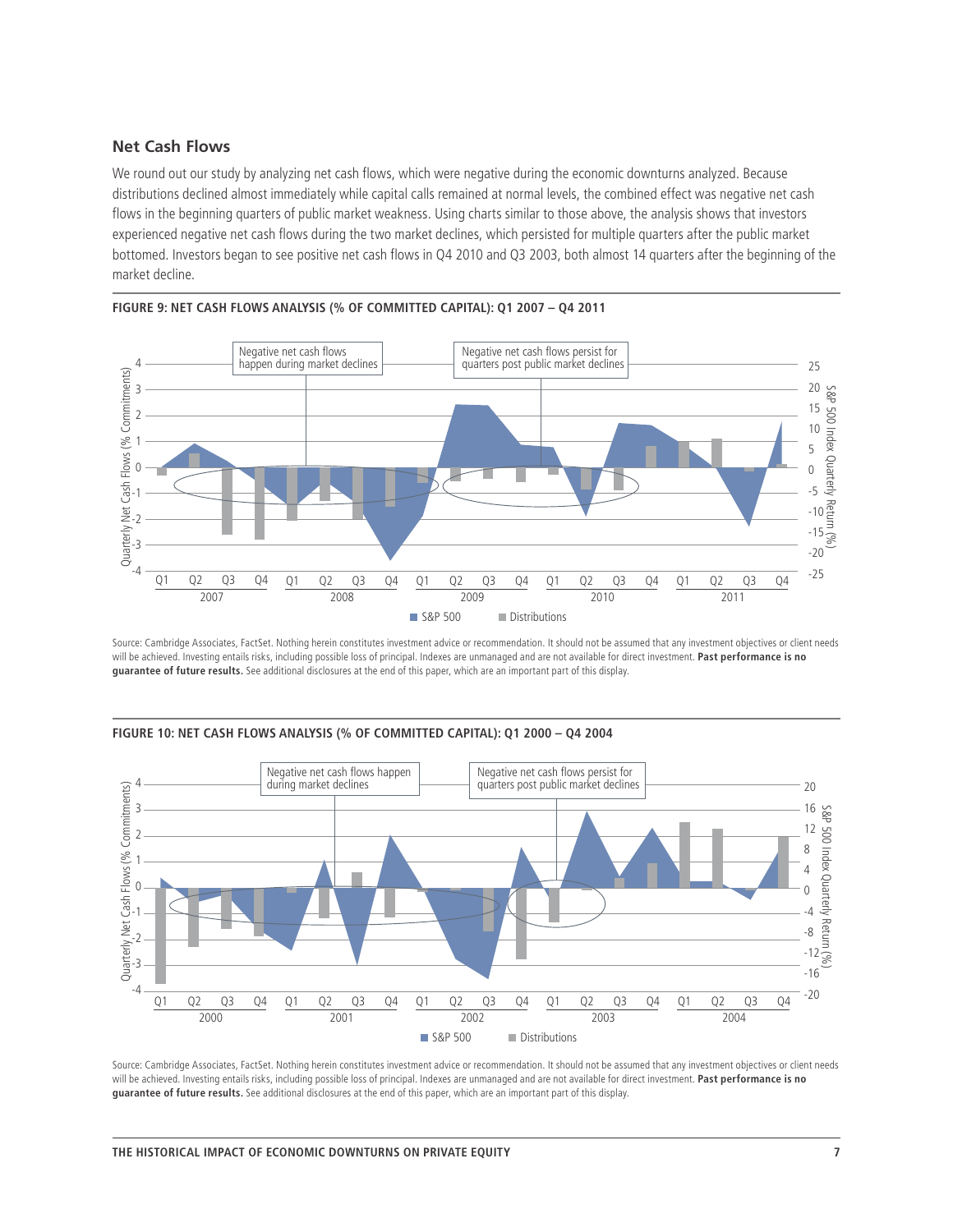## **Conclusion**

To reiterate, we are not suggesting that the experiences of the early 2000s economic downturn and global financial crisis are indicative of what may occur in our current circumstances. One period reflected the aftereffects of a speculative period for tech stocks and volatility associated with the September 11 terrorist attacks and the second Gulf War; the other began as a financial crisis, with roots in excess valuation and leverage across the real estate and mortgage markets. The current situation, in contrast, involves an unprecedented pandemic and an extraordinarily quick shutdown of the global economy in an effort to control the spread of the virus. As we have seen historically, each downturn and recovery is unique.

However, we believe our study is instructive as to the historical patterns of private equity portfolios during times of economic stress. Private equity portfolios have generally experienced shallower peak-to-trough declines than the public markets as illustrated above. Given the historical experiences of the last two major economic downturns, we believe private equity broadly is positioned to weather the storm and take advantage of opportunities that arise.

#### **RISK CONSIDERATIONS RELATING TO PRIVATE EQUITY FUNDS**

Prospective investors should be aware that an investment in any private equity fund is speculative and involves a high degree of risk that is suitable only for those investors who have the financial sophistication and expertise to evaluate the merits and risks of such investment and for which the investment does not represent a complete investment program. An investment should only be considered by persons who can afford a loss of their entire investment. This material is not intended to replace any the materials that would be provided in connection with an investor's consideration to invest in an actual private equity fund, which would only be done pursuant to the terms of a confidential private placement memorandum and other related material. Prospective investors are urged to consult with their own tax and legal advisors about the implications of investing in a private equity strategy, including the risks and fees of such an investment.

You should consider the risks inherent with investing in private equity funds:

**Market Conditions:** Private equity strategies are based, in part, upon the premise that investments will be available for purchase at prices considered favorable. To the extent that current market conditions change or change more quickly, anticipated investment opportunities may cease to be available. There can be no assurance or guarantee that investment objectives will be achieved, that the past, targeted or estimated results will be achieved or that investors will receive any return on their investments. Performance may be volatile. An investment should only be considered by persons who can afford a loss of their entire investment.

Legal, Tax and Regulatory Risks: Legal, tax and regulatory changes (including changing enforcement priorities, changing interpretations of legal and regulatory precedents or varying applications of laws and regulations to particular facts and circumstances) could occur that may adversely affect a private equity strategy.

Default or Excuse: If an Investor defaults on or is excused from its obligation to contribute capital to a private equity fund, other Investors may be required to make additional contributions to replace such shortfall. In addition, an Investor may experience significant economic consequences should it fail to make required capital contributions.

Leverage: Investments in underlying portfolio companies whose capital structures may have significant leverage. These companies may be subject to restrictive financial and operating covenants. The leverage may impair these companies' ability to finance their future operations and capital needs. The leveraged capital structure of such investments will increase the exposure of the portfolio companies to adverse economic factors such as rising interest rates, downturns in the economy or deteriorations in the condition of the portfolio company or its industry.

**Highly Competitive Market for Investment Opportunities:** The activity of identifying, completing and realizing attractive investments is highly competitive, and involves a high degree of uncertainty. There can be no assurance or guarantee that a private equity strategy will be able to locate, consummate and exit investments that satisfy rate of return objectives or realize upon their values or that it will be able to invest fully its committed capital.

Reliance on Key Management Personnel: The success of a private equity strategy may depend, in large part, upon the skill and expertise of investment professionals that manage the strategy.

Limited Liquidity: There is no organized secondary market for investors in most private equity funds, and none is expected to develop. There are typically also restrictions on withdrawal and transfer of interests.

**Epidemics, Pandemics, Outbreaks of Disease and Public Health Issues:** Private equity funds' operations and investments could be materially adversely affected by outbreaks of disease, epidemics and public health issues in Asia, Europe, North America, the Middle East and/or globally, such as COVID-19 (and other novel coronaviruses), Ebola, H1N1 flu, H7N9 flu, H5N1 flu, Severe Acute Respiratory Syndrome, or SARS, or other epidemics, pandemics, outbreaks of disease or public health issues. In particular, coronavirus, or COVID-19, has spread and is currently spreading rapidly around the world since its initial emergence in December 2019, and has negatively affected (and will likely continue to negatively affect or materially impact) the global economy, global equity markets and supply chains (including as a result of quarantines and other government-directed or mandated measures or actions to stop the spread of outbreaks). Although the long-term effects of coronavirus, or COVID-19 (and the actions and measures taken by governments around the world to halt the spread of such virus), cannot currently be predicted, previous occurrences of other epidemics, pandemics and outbreaks of disease, such as H5N1, H1N1 and the Spanish flu, had material adverse effects on the economies, equity markets and operations of those countries and jurisdictions in which they were most prevalent. A recurrence of an outbreak of any kind of epidemic, communicable disease, virus or major public health issue could cause a slowdown in the levels of economic activity generally (or push the world or local economies into recession), which would be reasonably likely to adversely affect the business, financial condition and operations of private equity funds. Should these or other major public health issues, including pandemics, arise or spread further (or continue to worsen), private equity funds could be adversely affected by more stringent travel restrictions (such as mandatory quarantines and social distancing), additional limitations on fund operations and business activities and governmental actions limiting the movement of people and goods between regions and other activities or operations.